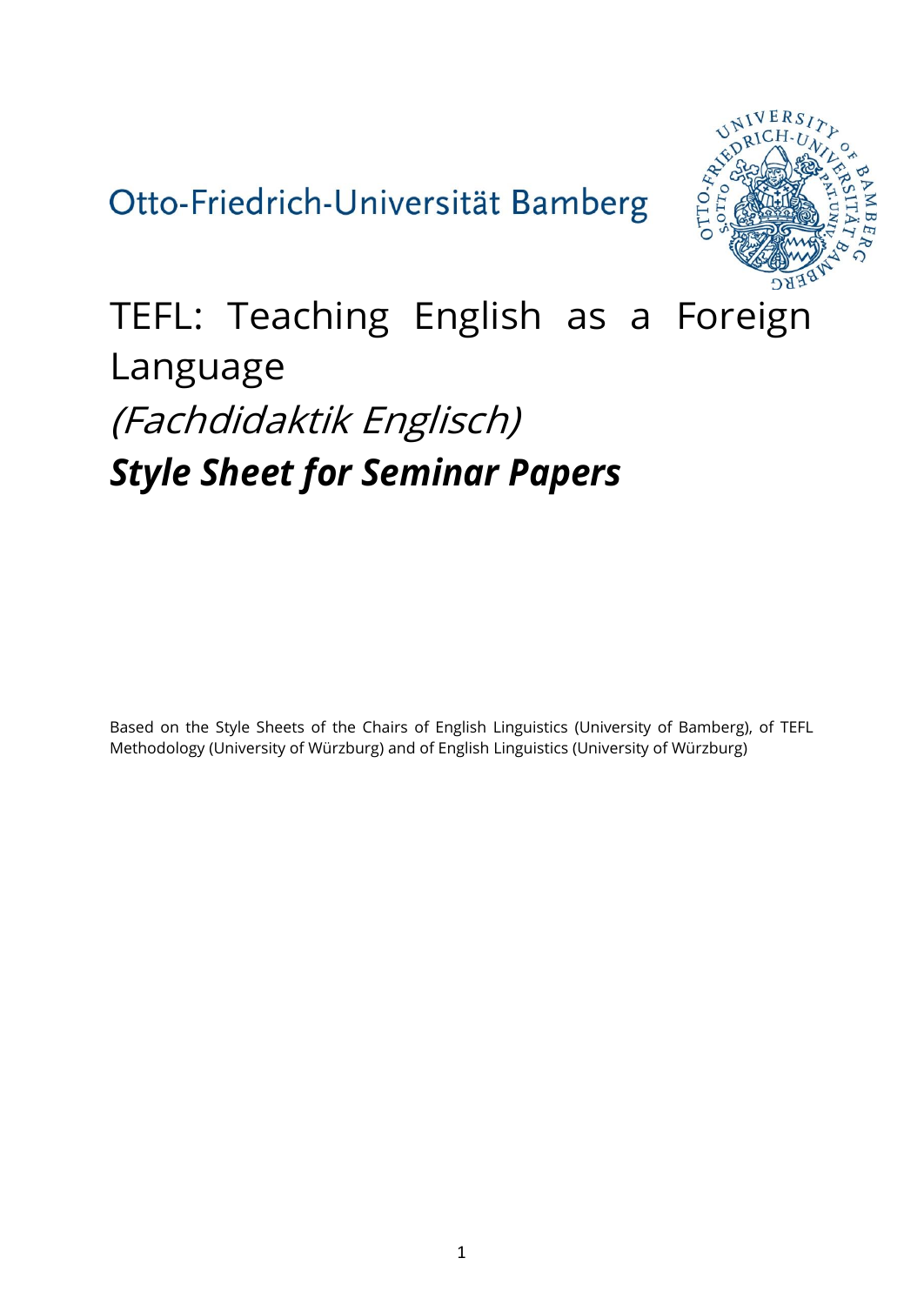## **Table of Contents**

| 1. |  |
|----|--|
|    |  |
|    |  |
|    |  |
|    |  |
| 2. |  |
|    |  |
|    |  |
|    |  |
|    |  |
|    |  |
| 3. |  |
|    |  |
|    |  |
|    |  |
|    |  |
| 4. |  |
|    |  |
|    |  |
|    |  |
|    |  |
|    |  |
|    |  |
|    |  |
|    |  |
| 5. |  |
|    |  |
|    |  |
|    |  |
|    |  |
|    |  |
| 6. |  |
| 7. |  |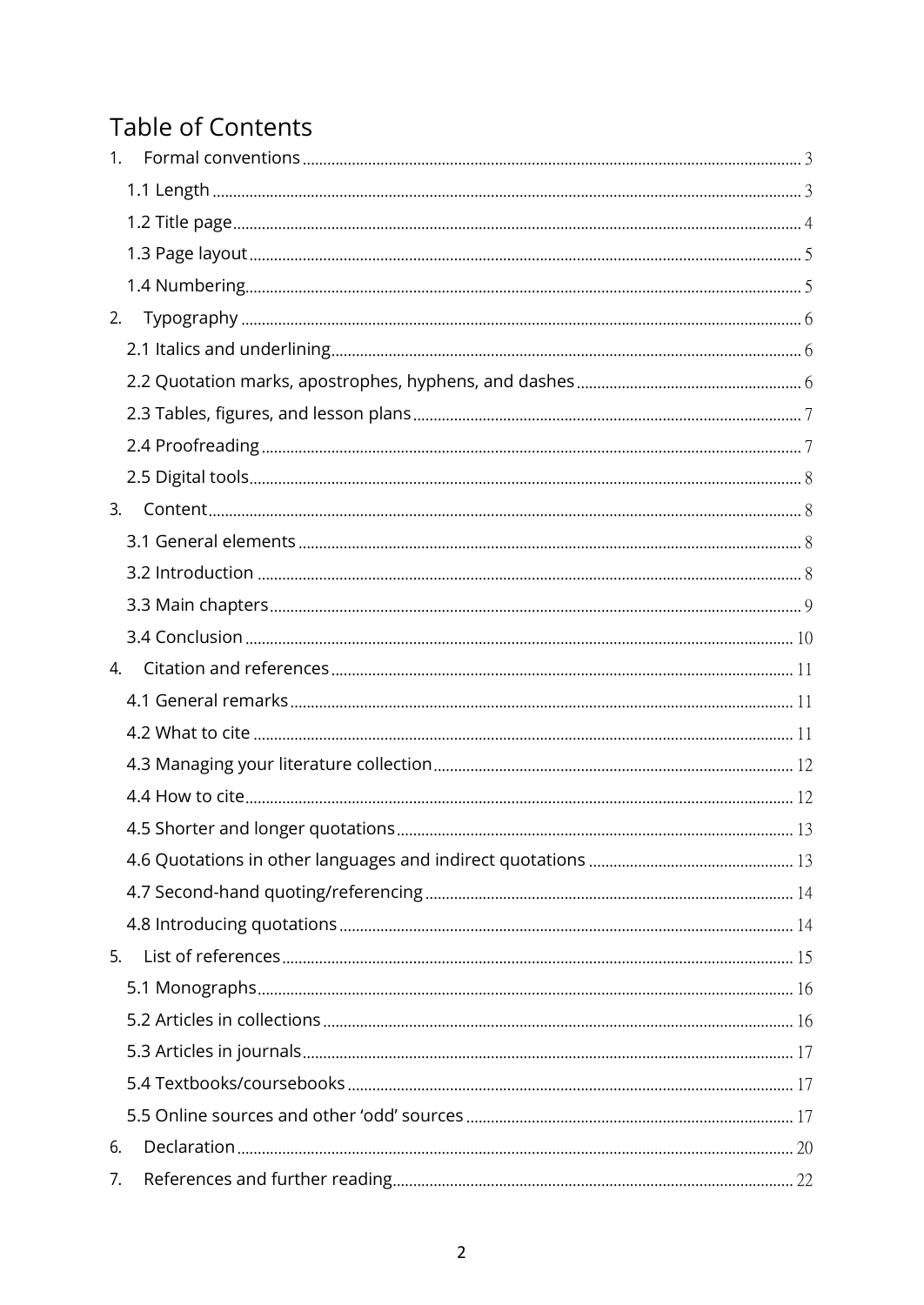## <span id="page-2-0"></span>*1. Formal conventions*

## <span id="page-2-1"></span>*1.1 Length*

The length differs from course to course, but usually ranges from 7 to 12 pages of text. At the end of your term paper, you should provide a word count. Text processing software, such as Microsoft Word, can perform an automatic word count. Title page, table of contents, the bibliography, and appendices are excluded from the word count.

| <b>Written papers</b>                                                     | <b>Words</b>      | <b>Pages</b>   |
|---------------------------------------------------------------------------|-------------------|----------------|
| <i>Basismodule</i> (portfolios)                                           | 2500-3200 words   | approx. $8-10$ |
| Vertiefungsmodule                                                         | 4500-5500 words   | approx. 15–18  |
| <i>Praktikumsberichte</i> (internship<br>reports)                         | 3500-4500 words   | approx. 12–15  |
| Zulassungsarbeiten Staatsexamen<br>aller Lehramtsstudiengänge<br>(theses) | 15000-20000 words | approx. 50–70  |

Word and page count excluding references and appendix (e.g. lesson plans, lists, worksheets etc.)

Before you start writing your paper, you should familiarize yourself with the tools you are using. Modern word processors like Microsoft Word or OpenOffice Writer (and optionally also typesetting tools like  $LaTeX$ ) offer various functions that can assist you. Instead of setting formats like the type-face or the space between paragraphs by hand, you should make use of formatting styles (Formatvorlagen). These will not only ensure a consistent layout of your paper but also make it possible to generate the table of contents automatically. Once set up, you can reuse your formatting styles for all future papers (and with small changes also for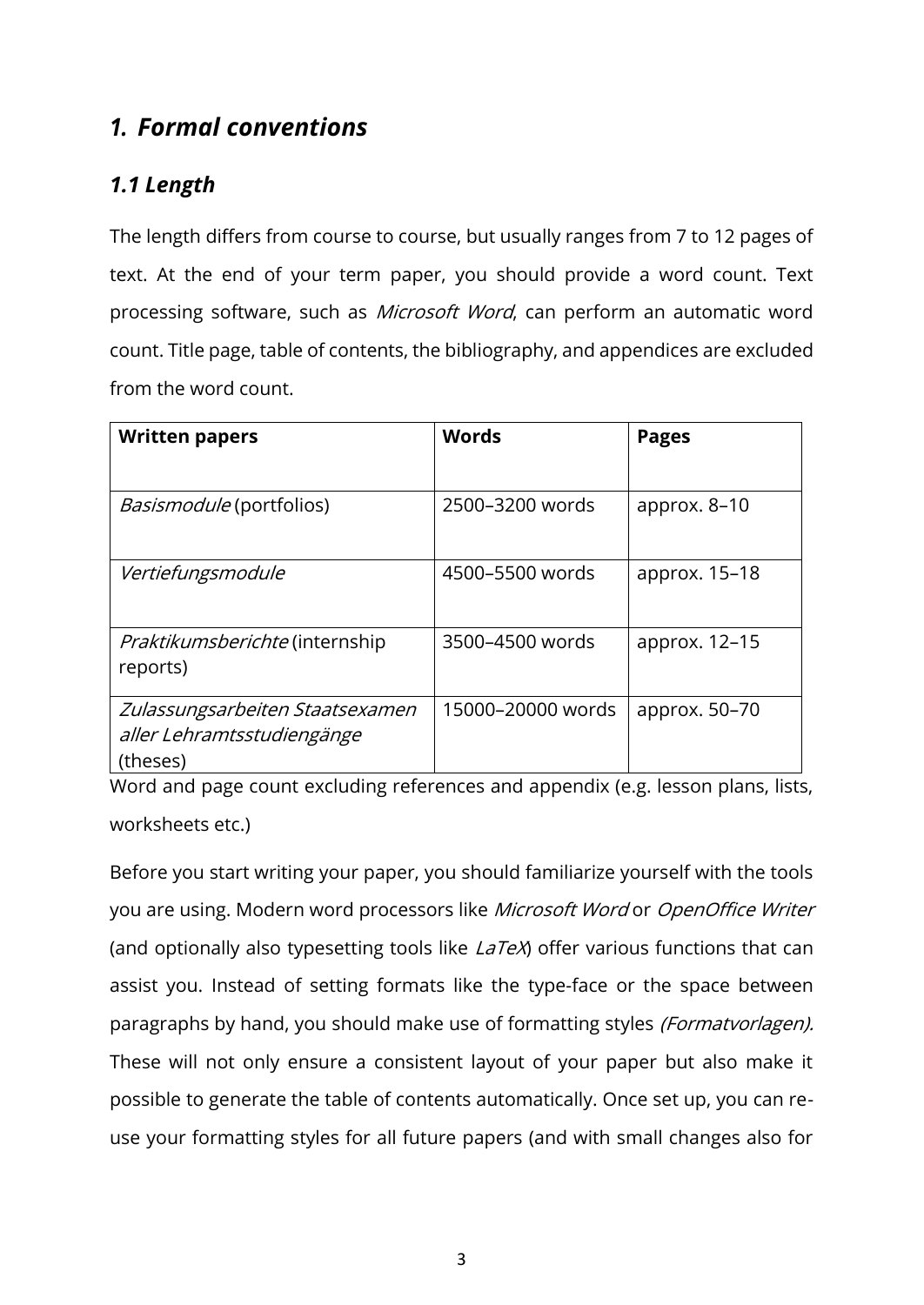papers in other subjects). You are also welcome to use the TEFL template for written papers (see "Downloads" online).

Tuhls (2019) and Datta (2017) provide in-depth information on how to make full use of Microsoft Word and LaTeX respectively.

In order for your spell checker to work correctly, do not forget to set the language of your document to the language you actually use, e.g. "Englisch (Vereinigtes Königreich)".

## <span id="page-3-0"></span>*1.2 Title page*

The first page of your paper should be the title page, which is unnumbered and provides the following pieces of information:

#### **Top part of the page:**

- Otto-Friedrich-Universität Bamberg
- TEFL Teaching English as a Foreign Language / Fachdidaktik Englisch
- type and title of seminar
- module *(Modulzuordnung)* and ECTS points
- name of the university teacher (with academic titles)
- semester

#### **Central part of the page:**

• title of the seminar paper

#### **Bottom part of the page:**

- your name
- your matriculation number (Matrikelnummer)
- your subjects studied (with semester number) and course of study (e.g. Lehramt Gymnasium)
- your postal address
- your telephone number
- your email address
- the date of handing in your paper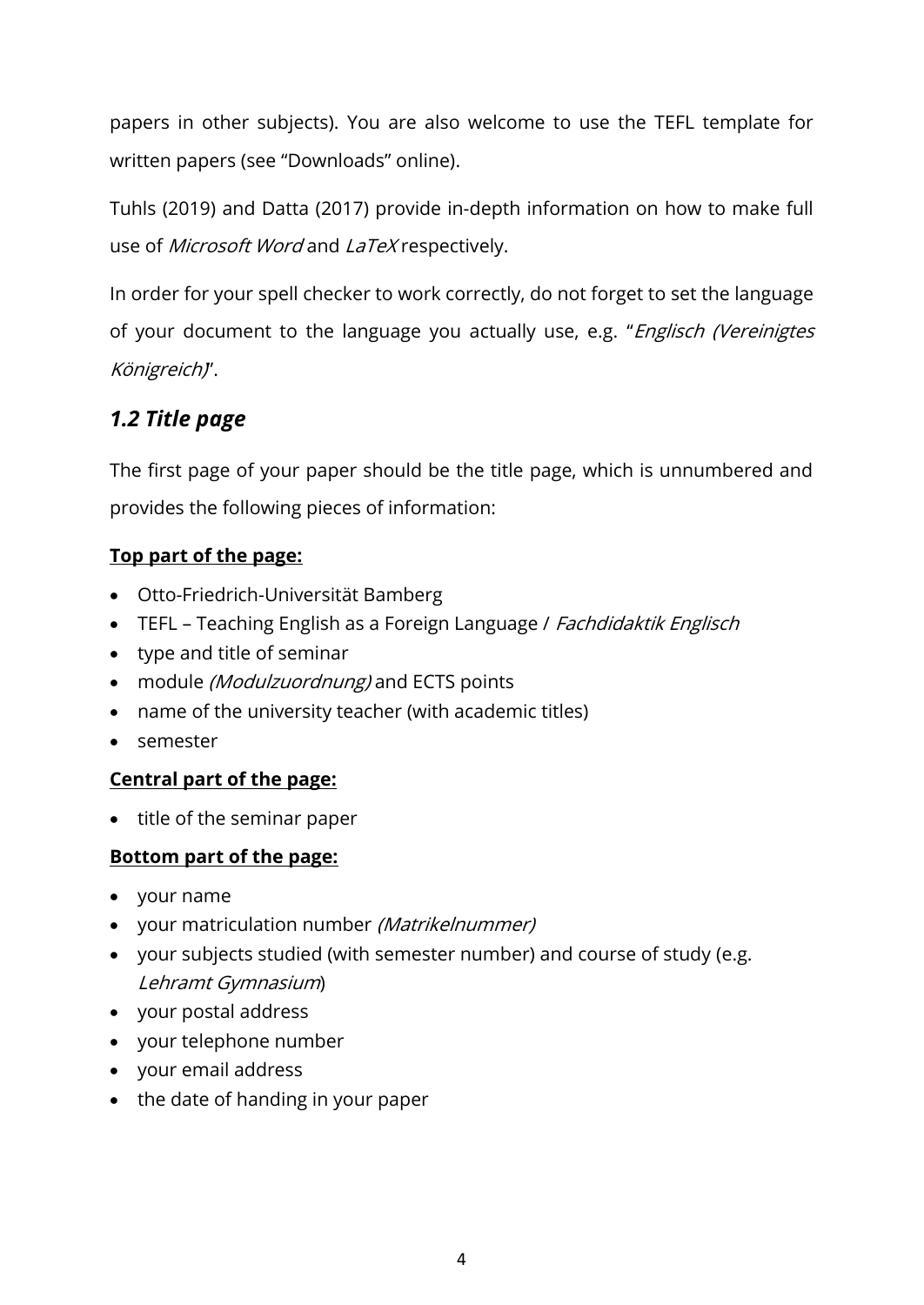### <span id="page-4-0"></span>*1.3 Page layout*

The page size of your paper should be A4 (portrait). Leave ample margins for comments and corrections (left and right at least 2.5 cm, top and bottom 2.5 cm). Only choose fonts with a good legibility (e.g. Cambria, Century Schoolbook or Times New Roman) sized 11 to 12 points for your running text. Do not mix different typefaces in your paper.

The line spacing (Zeilenabstand) of your running text should be set to 1.5. Footnotes, longer quotations and bibliography (see below) should be singlespaced.

Your text should be justified on both sides (Blocksatz) and paragraphs should either have their first lines indented (1.27 cm) or have a small space of about 6 points between them. If you choose to indent the paragraphs, make sure that the first paragraph after a heading does not have such an indentation.

Each page (except for the title page and the table of contents) should have a page number. Note that in seminar papers and final theses, new chapters generally do not begin on a new page. Only the references section and the appendix are preceded by a page break (Seitenumbruch).

## <span id="page-4-1"></span>*1.4 Numbering*

Use Arabic numerals for your headings (e.g. 2.3.4). If you think you need more than four levels (e.g. 2.3.4.2.8), you should consider revising the outline of your paper. A subsection should contain more than one idea expressed in a single paragraph. Each lower level should at least consist of two headings. Note that the references section and (optional) appendices are usually not numbered.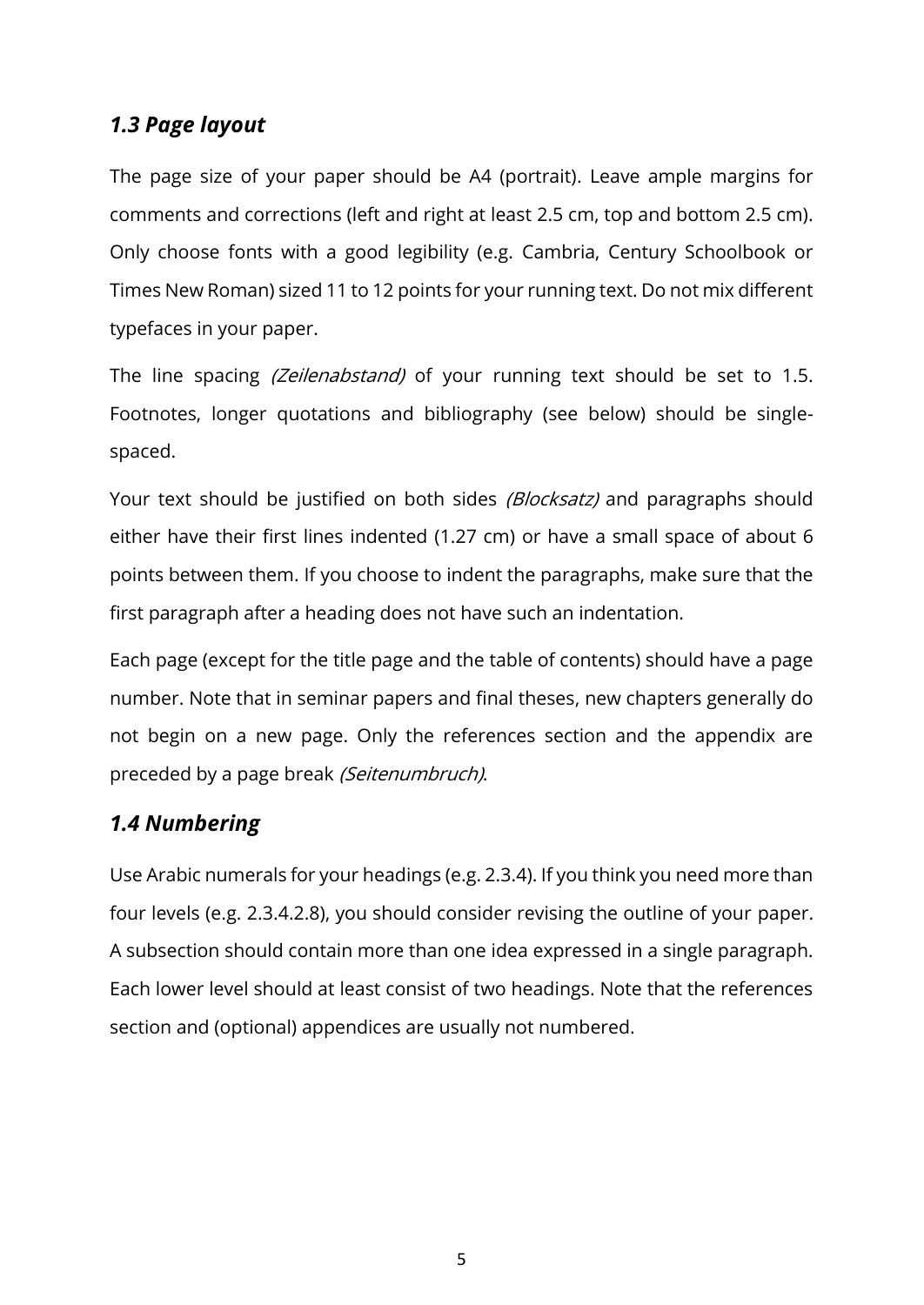## <span id="page-5-0"></span>*2. Typography*

## <span id="page-5-1"></span>*2.1 Italics and underlining*

Italics are usually used to highlight words you want to emphasize, indicate titles of books, and mark foreign-language words or phrases. Remember that only titles of independent works, i.e. monographs, collections and journals, are italicized. Titles of journal articles, book chapters and the like must not be set in italics. Do not overuse italics for emphasizing words. Syntactic and lexical means are often more suitable to express emphasis.

If you have to italicize something within a stretch of italics, the type is normally switched back to roman type. Parentheses and brackets around italicized text should also be set in italics.

Some older style guides still suggest using underlining instead of italics. This goes back to the era of typewriters, which often could not produce italics – and is still useful in handwriting. As you will not be using a typewriter to produce your paper, there is absolutely no need for you to underline anything in your paper.

## <span id="page-5-2"></span>*2.2 Quotation marks, apostrophes, hyphens, and dashes*

Use typographically correct quotation marks in your paper. Opening and closing quotation marks in English look like a tiny 6 and a tiny 9 respectively ('…', "…"). Do not use the inch sign (") as a replacement for quotation marks.

Double quotation marks are used for shorter quotations (see below) and (optionally) titles of journal articles or book chapters. Single quotation marks are used for meanings, definitions, and quotations within quotations.

e.g. The term 'task' refers to an activity that focuses on meaning, is related to real life, and has an outcome.

Never use quotation marks for emphasis. A reader of your paper is likely to interpret this usage as irony. The apostrophe (') looks like a closing single quotation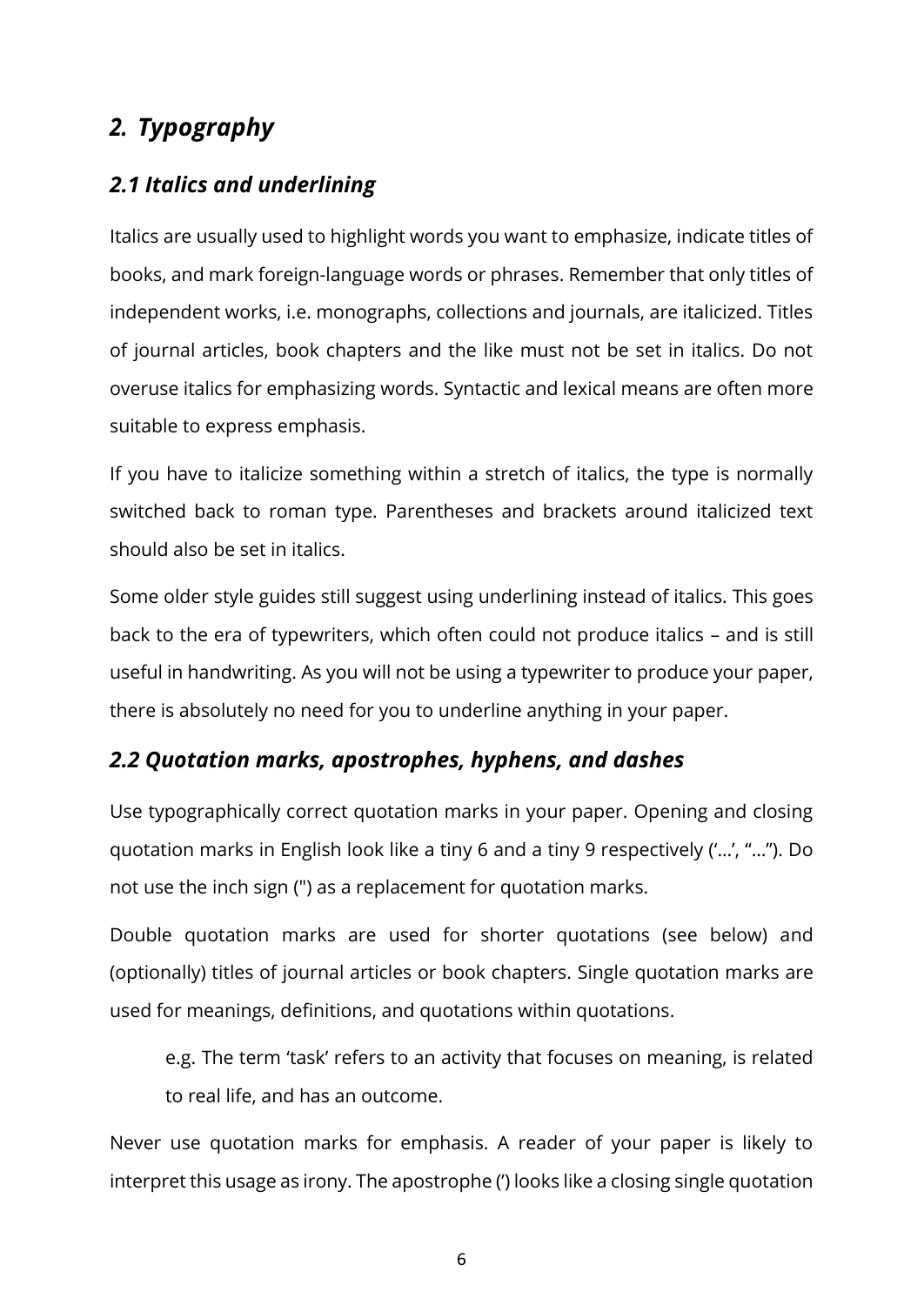mark. On a German standard keyboard it is found on the same key as the hash or pound sign (#). Do not use accents (´or `) as replacement for the apostrophe.

You should also distinguish between hyphens (-) and dashes (–). While hyphens are used to join words or syllables (e.g. twenty-three), dashes indicate parenthetical expressions – such as this one – and are also used for ranges of numerical values (e.g. pages 15–23). Dashes used in parenthetical expressions are surrounded by spaces, those indicating a range are not.

#### <span id="page-6-0"></span>*2.3 Tables, figures, and lesson plans*

You can include tables and figures in your paper to highlight certain aspects or summarize key features. However, remember that they do not speak for themselves. Each table and figure should be labelled, e.g. "Table 1: Pedagogic Principles of ELT (based on …)" and referred to in your written text. Spell Table and Figure with capital letters when you refer to them in the text:

e.g. "As the outline of pedagogic principles of ELT shows (see Table 1), …"

If you include a lesson plan in your paper, you can either include it in the written text or in the appendix. Again, do not forget to label your lesson plan and refer to it in the paper:

e.g. "The lesson plan is illustrated in Table 2. It shows …"

#### <span id="page-6-1"></span>*2.4 Proofreading*

Do not forget to thoroughly proofread your paper, or even better, have someone else proofread it for you – ideally a native speaker. Although spell checkers have become quite good at what they do, they will never find all mistakes.

Make sure not to leave any notes and comments only intended for yourself in the final version of the paper. Come up with a consistent scheme for marking such comments (e.g. colour-coding or special characters) and search for these marks before handing in your paper.

7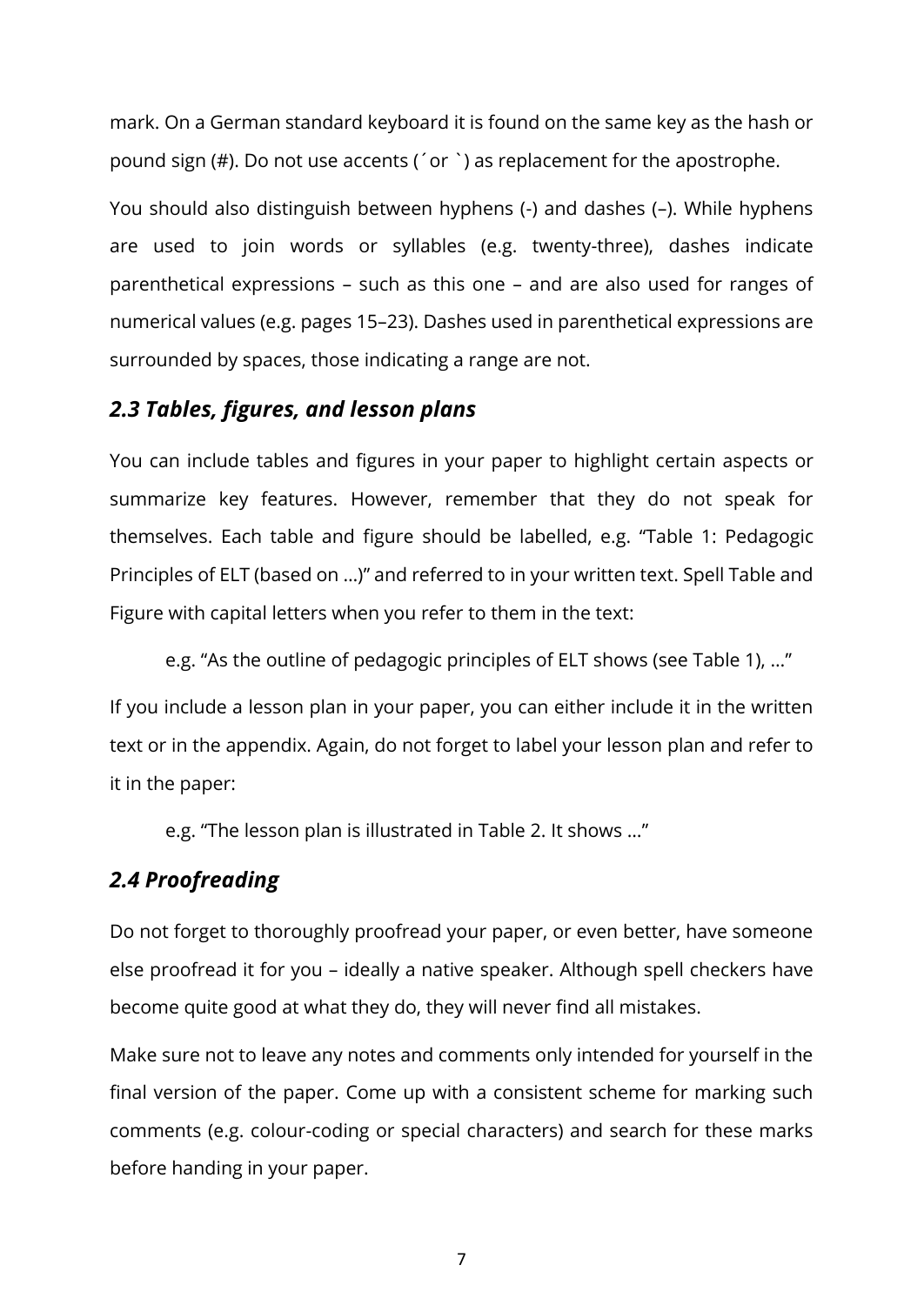Even a well-researched paper will appear sloppy and amateurish if sprinkled with typos and grammar mistakes and will therefore annoy your supervisor. No written work is ever completely error-free but you should make an effort to come as close to that ideal as you can.

## <span id="page-7-0"></span>*2.5 Digital tools*

Digital tools online can be very useful for writing your paper, translating text sections, and proofreading your paper. Be critical of the tools, however, as various technical terms are not necessarily translated appropriately for the German educational context.

Examples of digital tools:

- Grammarly: an online grammar-checking tool (freeware) [\(https://www.grammarly.com\)](https://www.grammarly.com/)
- DeepL: an online translation service (not perfect, but potentially useful; also freeware) [\(https://www.deepl.com/translator\)](https://www.deepl.com/translator)

## <span id="page-7-1"></span>*3. Content*

## <span id="page-7-2"></span>*3.1 General elements*

Consider your paper to be a little book. An academic paper always consists of these parts in this order: a title page, a table of contents, an introduction, the main part, a conclusion and finally an alphabetical list of the references you used. In some cases, you might need to add an appendix, which is usually the very last part of your paper. The appendix can include lists of suitable texts/materials, a lesson plan or a lesson sequence, sample materials, and worksheets.

## <span id="page-7-3"></span>*3.2 Introduction*

Every academic paper has an introduction. Its function is to guide the reader to the topic of the paper and give a brief outlook on what you are going to discuss and in which way you approach the topic.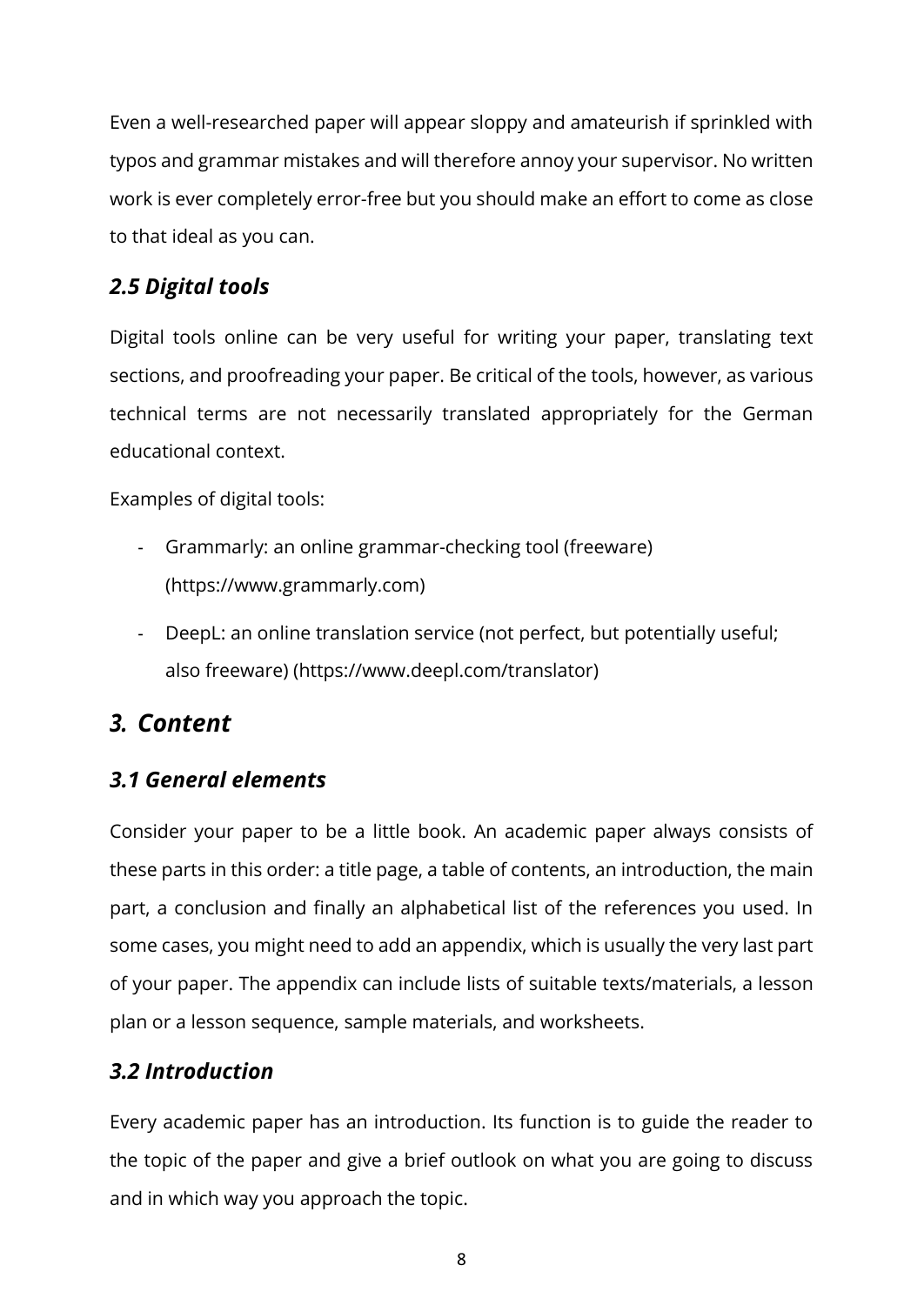The introduction always includes the following:

- What is the main leading question you are going to answer in your paper? You should be able to summarize this question in one sentence.
- Which specific aspect(s) of your topic are you going to discuss?
- What is relevant and new in your approach to the topic, i.e. what is the problem that justifies or prompts your leading question?
- What is your approach to answer this question? Briefly outline the main chapters of your paper and your line of argument.

In addition to these points, the introduction can also include:

- reasons why you have chosen that particular perspective on the topic
- your particular educational focus (or foci), e.g. primary and/or secondary school etc.

#### <span id="page-8-0"></span>*3.3 Main chapters*

The structure and content of the main part of your paper depends, of course, on your topic and the type of paper (e.g. portfolio, internship report, seminar paper etc.). Generally, you should discuss relevant pedagogic theories, concepts, and research focusing on up-to-date literature and material. Filter what is relevant to your topic in focus and quote the most important pieces of information from experts within the particular fields. Summarize different authors' arguments and express your own well-founded thoughts on them. Find inconsistencies and contradictions in the authors' own arguments and be critical with regard to what they claim (e.g. based on research evidence, logical gaps in their line of argument, too few data from empirical studies etc.). Order all these aspects into a coherent line of argument that your reader can follow. Also, be critical.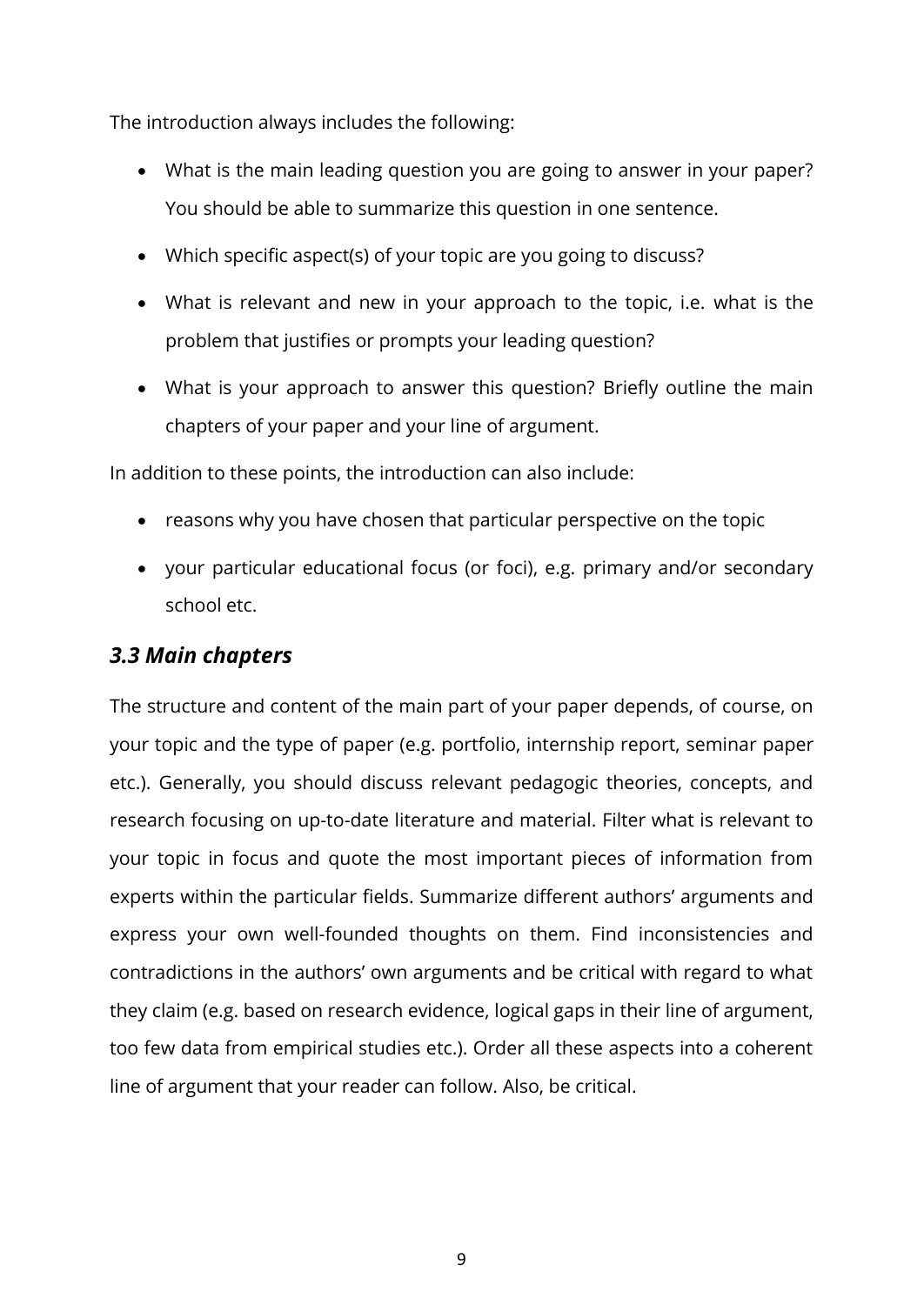Make sure there is a logical link between paragraphs and chapters so that each follows logically from the previous one; use conjunctions such as *therefore*, moreover, on the other hand, etc. Therefore, avoid one-sentence paragraphs.

Do not let quotations or data speak for themselves. Always refer to them critically or summarize the arguments raised. Both are only the means that help you to prove your point, so tell your reader to what extent they support your hypothesis and which conclusions you draw from them.

Chapter headings should always give an indication of your line of argument. Do not use "Chapter 1" or "Main Part" and avoid using the title of your whole paper as a heading of a chapter: The title of the paper covers the complete work and not only one part of it. Chapter headings are short and precise; "precise" means that they should not promise more nor less than you actually deal with in the chapter, i.e. they should not be too general or cover only one aspect of what follows.

Finally, be concise. Discuss only what is relevant to your leading question(s) and do not get side-tracked by matters like biographical information about a TEFL researcher or funny anecdotes that happened during your research.

#### <span id="page-9-0"></span>*3.4 Conclusion*

The content part of the paper closes with a conclusion. It should include a summary of your thematic focus, your approach, and (depending on the type of paper) an overview of the most important results and the answer to the leading research question you raised in the introduction. Optionally, you can refer to issues that have not been discussed and aspects relevant for future research (e.g. future perspectives).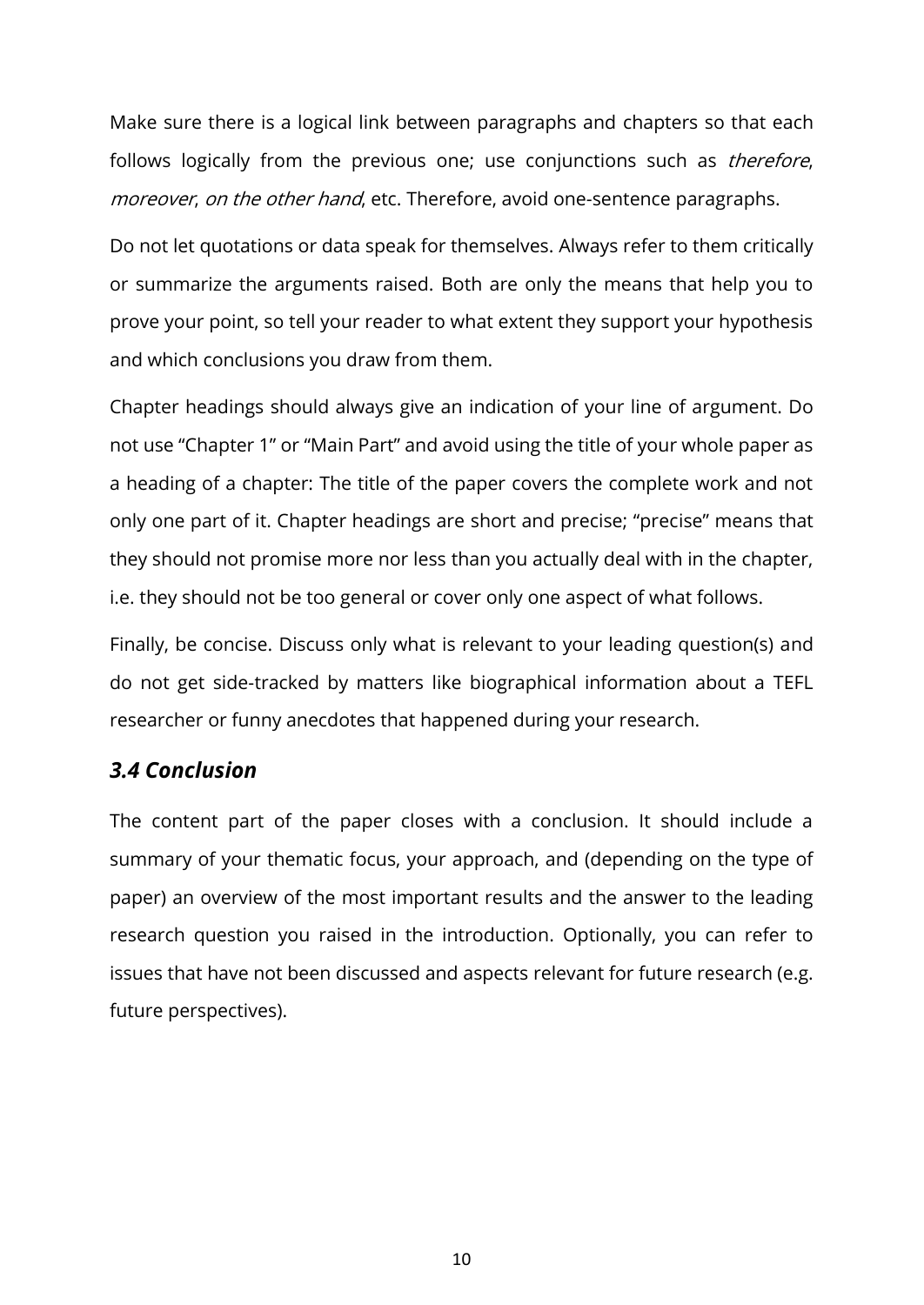## <span id="page-10-0"></span>*4. Citation and references*

#### <span id="page-10-1"></span>*4.1 General remarks*

Knowing how and what to quote is one of the essential skills required when writing an academic paper. Failure to use references and citations correctly can result in charges of plagiarism and academic dishonesty. It is vital that you present correct and complete information on the sources you use. There are different ways to document quoted material. The method presented here is one of the most commonly used and convenient both for the reader and the author of a paper. If you choose to use a different style of documentation, remember that you have to be consistent and precise, and you should check with your supervisor if this is acceptable.

#### <span id="page-10-2"></span>*4.2 What to cite*

Any sources used in your paper have to be presented in two places: the short reference within the running text and the list of references at the end of the paper. Whenever you present an idea that is not your own and not common knowledge, you are expected to cite it in the text. All sources have to be indicated, not only direct quotations. Every time you render an opinion or a result from the work of another scholar, you must indicate this by using "cf." (Latin *confer* 'compare') before name, year and page number.

You should focus on citing up-to-date literature including journal articles for your seminar paper. Good starting points for your literature search are the MLA International Bibliography (https://www.mla.org/Publications/MLA-International-Bibliography), the digital library *JSTOR* (https://www.jstor.org/) and the *Bamberger* Katalog [\(https://katalog.ub.uni-bamberg.de/ubg-www/Katalog/\)](https://katalog.ub.uni-bamberg.de/ubg-www/Katalog/).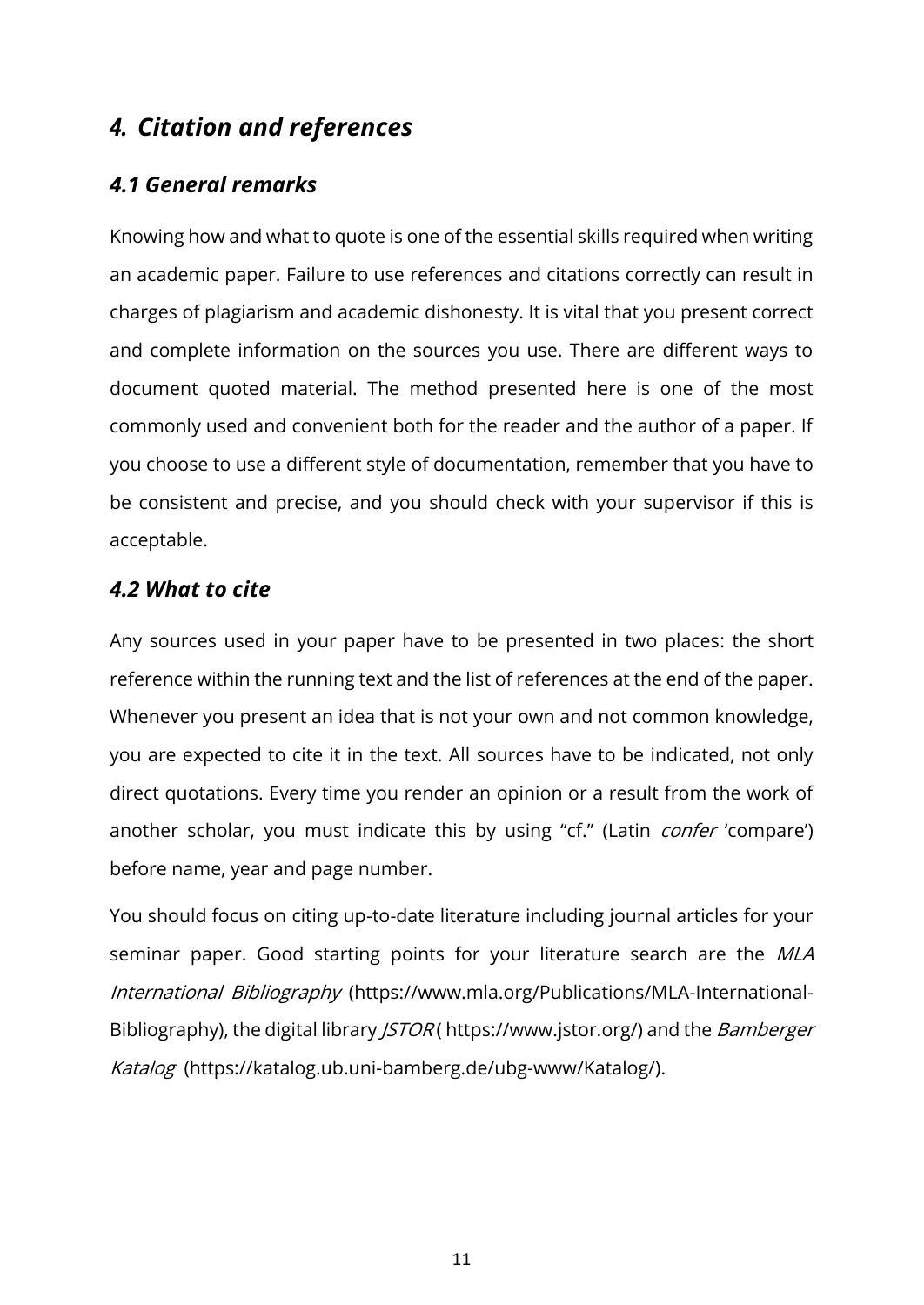#### <span id="page-11-0"></span>*4.3 Managing your literature collection*

Whenever you cite a source, you should immediately include it in your list of references. For shorter papers this can easily be done "by hand" in your word processor but for longer papers this method can quickly become confusing. The university offers the reference management software *Citavi Pro* free of charge. Details can be found on the University Library's pages ([https://www.uni](https://www.uni-bamberg.de/ub/citavi/)[bamberg.de/ub/citavi/\)](https://www.uni-bamberg.de/ub/citavi/).

#### <span id="page-11-1"></span>*4.4 How to cite*

Citation should generally be stated as Author (Year: Page) or as (Author Year: Page) in the text, rather than as a bibliographical entry in a footnote.

For citations with two or three authors, cite all author names (e.g. "Surkamp & Viebrock 2018" or "Legutke, Müller-Hartmann & Schocker-von Dithfurth 2009"). For citations with more than three authors, the abbreviation  $et$  al. (= Latin  $et$  alii'and others') should be used for all but the first author (e.g. "Burwitz-Melzer et al. 2016"). Always give all author names in the list of references.

It is absolutely unacceptable in scholarly work to change the form or content of a quotation, e.g. giving a translation or adding italics not present in the original work. Additions or comments are inserted in square brackets and followed by your initials.

Changes in grammatical concord, e.g. changing the author's "I" to "[he]", and typographical adaptations, e.g. capitalization at the beginning of a quotation, are also indicated by using square brackets. Omissions within quotation marks are marked by three dots in square brackets "[…]". If there is a mistake in the original text, you may add "[sic]" (Latin *sic erat scriptum* for 'so it was written') immediately after the error.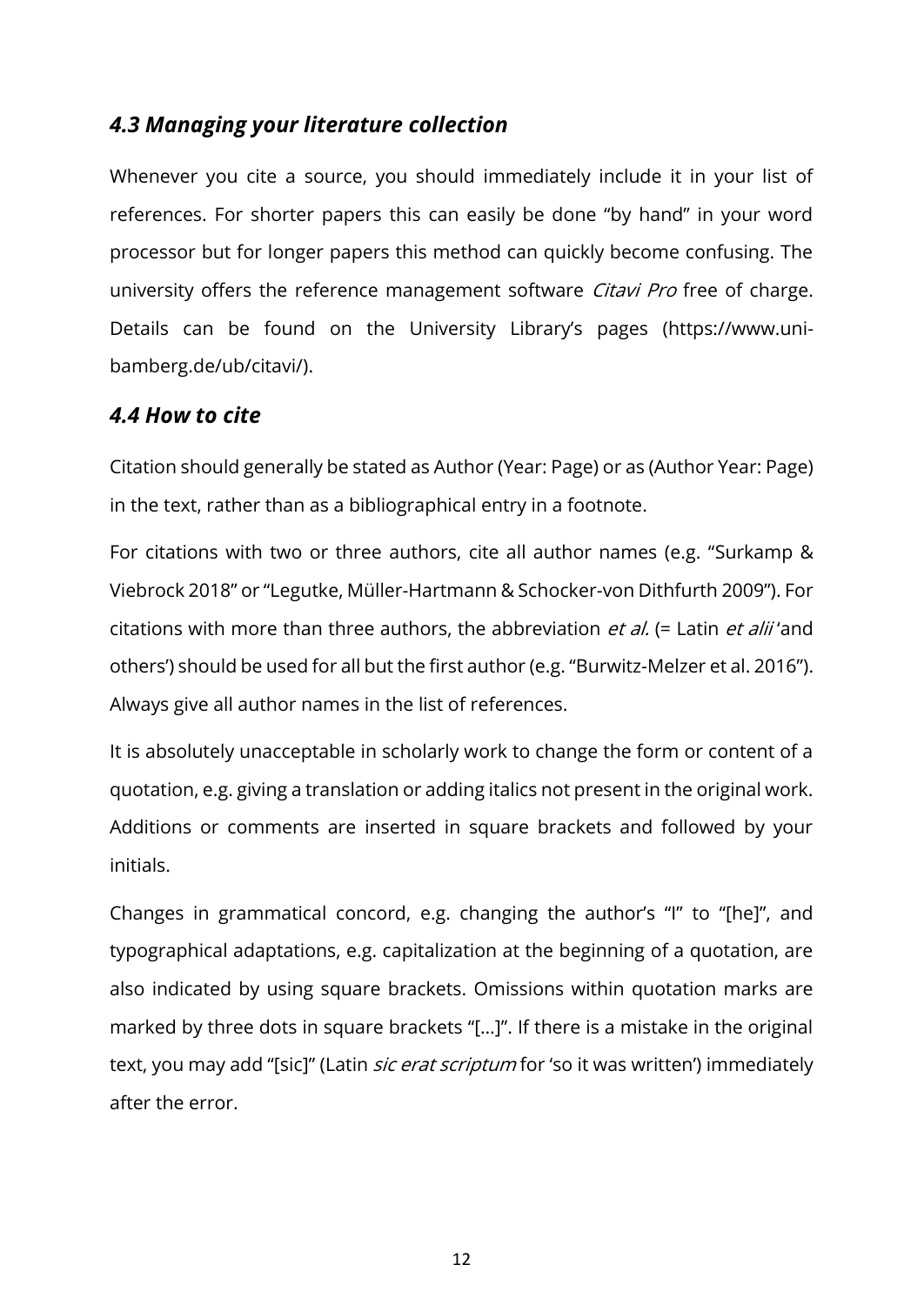## <span id="page-12-0"></span>*4.5 Shorter and longer quotations*

Shorter quotations within the text are marked by double quotation marks (see examples above). Longer quotations (three lines or more) begin in a new line, are single-spaced and indented either on the left or on both sides about 1.27 cm. Note that there are no quotation marks around longer quotations.

#### **Example of shorter quotations embedded in the text:**

In his article on the Lexico-Grammar Approach, Hutz claims that there traditionally has been a clear distinction between vocabulary and grammar. However, he argues that "this sharp distinction is misleading in many ways since there is a much greater closeness between both domains" (Hutz 2018: 133).

#### **Example of a longer quotation:**

There has been some debate on the distinction between grammar and vocabulary. One recent claim is that the difference between grammar and vocabulary is not as clear cut as has been traditionally assumed:

Words in discourse are held together by grammar, which in turn largely depends on sets of words or phrases that are frequently used with them. Thus, grammar and vocabulary are intrinsically linked. The main idea of a lexico-grammar approach in language teaching is that vocabulary and grammar are not taught separately, but in combination. (Hutz 2018: 157)

## <span id="page-12-1"></span>*4.6 Quotations in other languages and indirect quotations*

If you quote in a language other than English, add a translation or summarize the key argument in your own words. Do not mix languages in one sentence. Examples are:

As Gehring notes, "[t]here is a tendency in current teaching and learning materials to include more global content" (Gehring 2021: 172; own translation).

Or

Gehring also observed that teaching materials today tend to include more global content (Gehring 2021: 172).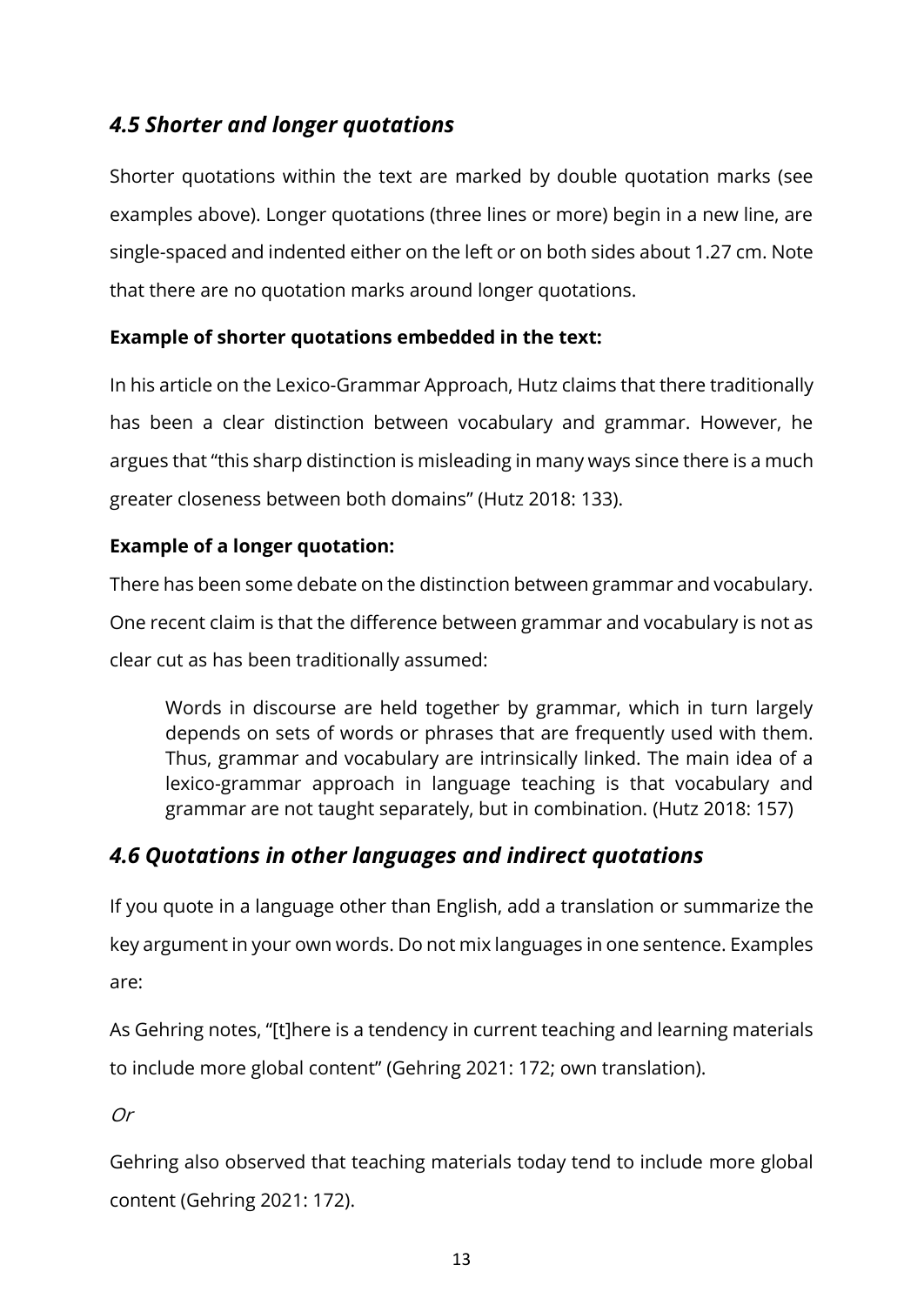## <span id="page-13-0"></span>*4.7 Second-hand quoting/referencing*

If you encounter a quotation within a quotation during your research, it is generally advisable to consult and cite the original source. In case it is not feasible to seek out the original (for example if the book has gone out of print and cannot be ordered in any way), you may use the secondary quotation using phrases like "as cited in" (*zitiert nach*) and use the following guideline:

"…" ([Author of unavailable source] [year of publication: page numbers], as cited in [author of available source] [year of publication: page numbers])

#### Example:

If you wanted to use an idea illustrated by Kennedy (1996: 255), which was cited in a monograph by Eisenmann (2019: 33), you would cite this idea as follows:

"…(Kennedy's idea)" (Kennedy 1996: 255, as cited in Eisenmann 2019: 33).

In your reference list, you only list the secondary source, not the original one (i.e. in this case you would only list Eisenmann's monograph).

#### <span id="page-13-1"></span>*4.8 Introducing quotations*

Quotations should never speak for themselves. Whenever you include a paraphrase, summary, or direct quotation, you should introduce it to your reader using a signal phrase. A signal phrase usually states the name of the author, the year of publication and the page number if necessary and includes an appropriate verb. Examples are:

As Gehring correctly observes, "…" (Gehring 2021: 172). Eisenmann concludes that "…" (Eisenmann 2019: 33). Kennedy finds "…" (Kennedy 1996: 255).

Remember you are quoting a text and not a person. This is also the reason why you generally use the present tense for introducing quotations, results and ideas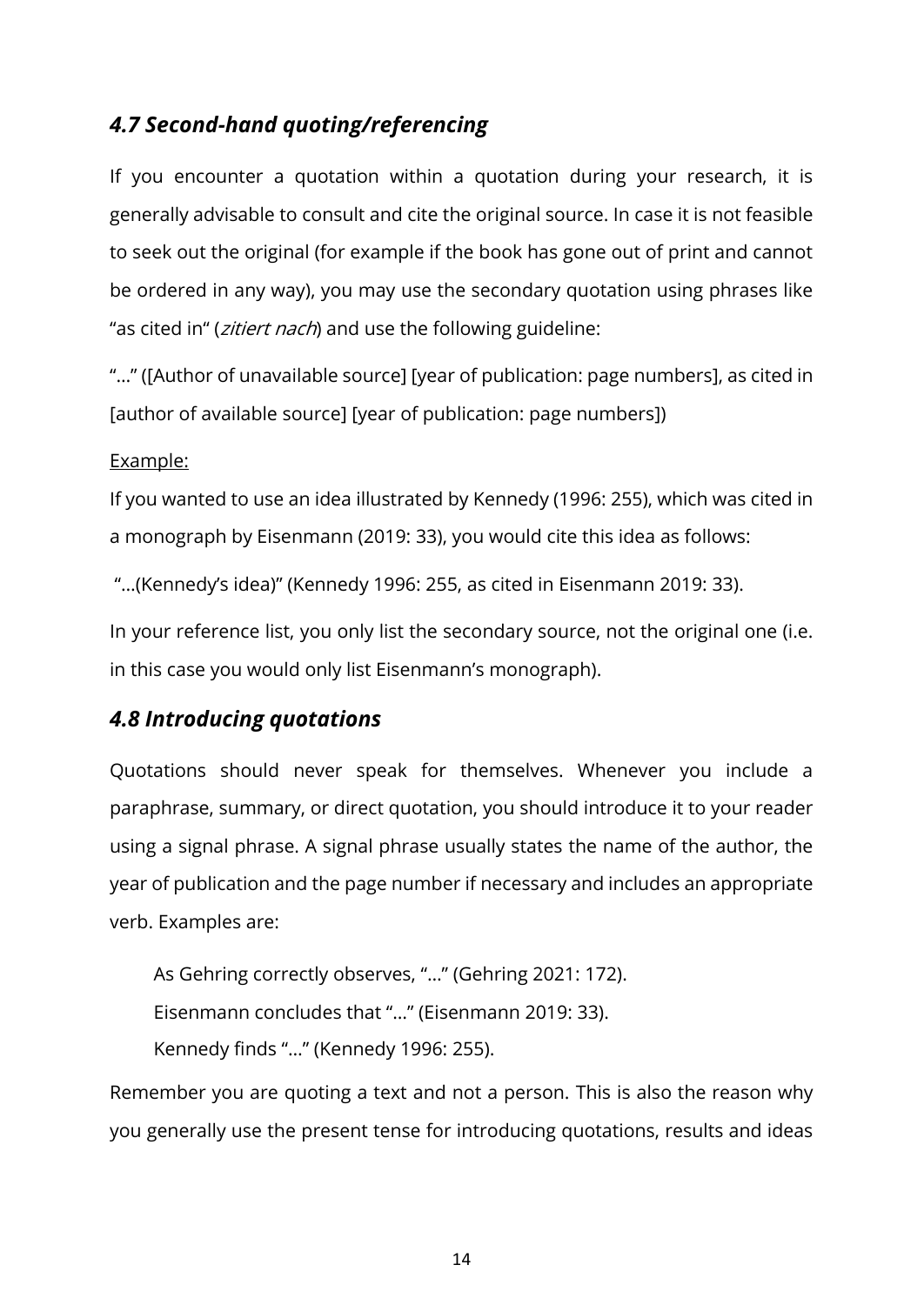from other sources. Phrases like "As Frank Haß wrote in his introductory guide to TEFL …" are unsuitable.

## <span id="page-14-0"></span>*5. List of references*

At the end of the paper (and before a potential appendix) a complete alphabetical list of the sources used for your work is placed, ordered according to the last names of the authors. It begins on a new page and is entitled "References". All books and articles referred to in the text must be listed and, vice versa, all those listed in the references must be referred to in the text. If you use databases such as corpora, group your sources into databases and other sources.

Both in the titles of books and in the titles of articles, all words except prepositions, articles and conjunctions may be capitalized. If you choose to do so, do it consistently.

Use indentation (1.27 cm) of the second and following lines *(hängender Einzug)* and avoid overformatting such as automatic list functions with bullet points.

If two references agree in author and year, the letters "a", "b" etc. are added after the year – both in the references in the text and in the list of references.

Examples:

(Böttger 2020a: 67–71) (Böttger 2020b: 25)

Böttger, Heiner. 2020a. Englisch lernen in der Grundschule. Stuttgart: utb. Böttger, Heiner (ed.). 2020b. Englisch: Didaktik für die Grundschule. 6th ed. Berlin: Cornelsen.

Citavi can produce a list of references according to this style automatically.

You may put the titles of journal articles and articles in collections in double quotation marks ("…"). If you choose to do so, do it consistently.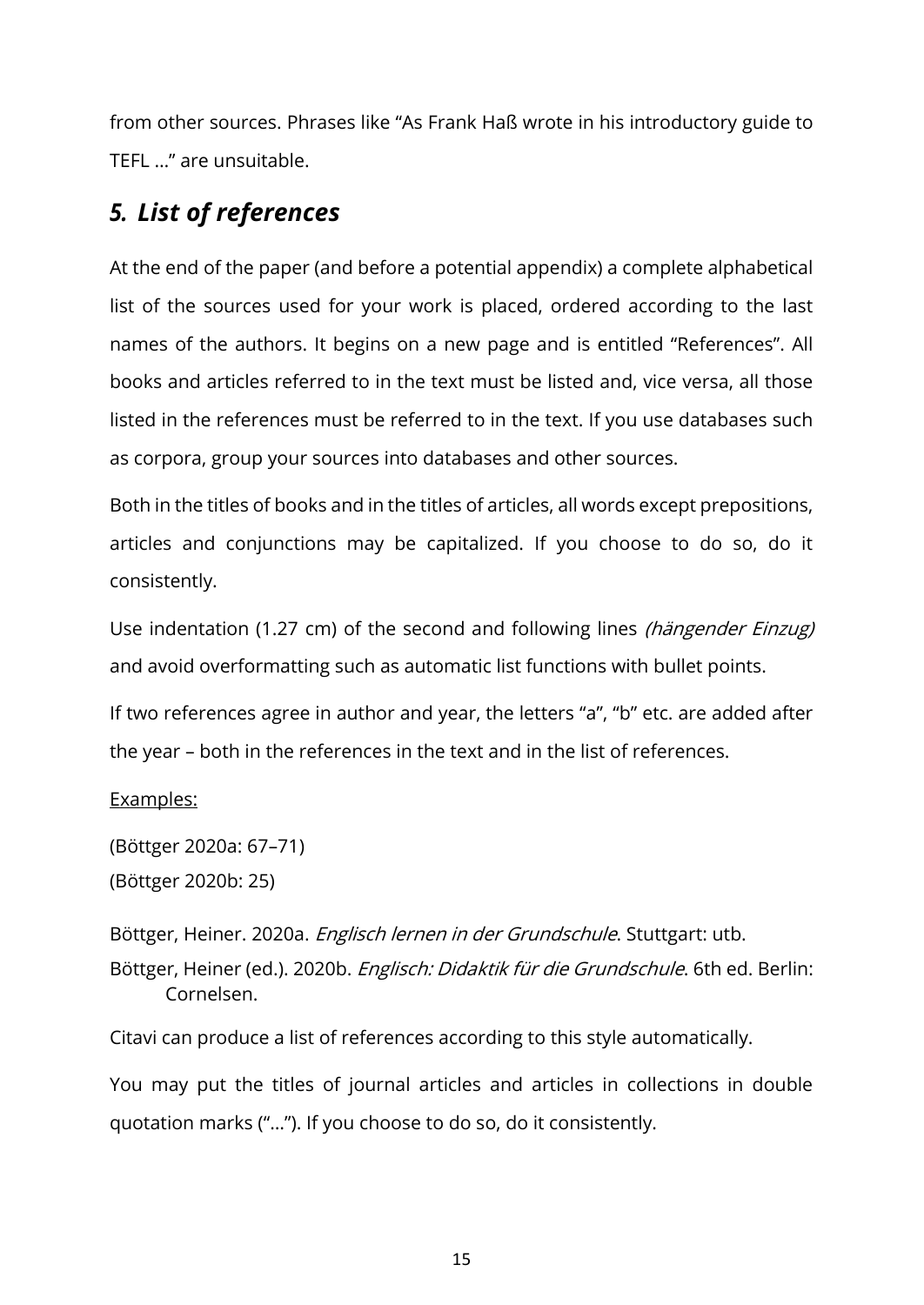### <span id="page-15-0"></span>*5.1 Monographs*

author. year. *title* [: *subtitle*]. [edition.] [number of volumes (if more than one).] [series and series number.] place: publisher.

#### Examples:

- Doff, Sabine; Klippel, Friederike. 2012. Englischdidaktik. Praxishandbuch für die Sekundarstufe I und II. 3rd ed. Berlin: Cornelsen.
- Hall, Graham. 2017. Exploring English Language Teaching: Language in Action. London: Routledge Taylor & Francis Group.
- Johnson, Keith. 2018. An Introduction to Foreign Language Learning and Teaching. London: Routledge Taylor & Francis Group.
- König, Lotta. 2018. Gender-Reflexion Mit Literatur Im Englischunterricht: Fremdsprachendidaktische Theorie Und Unterrichtsbeispiele. Wiesbaden: Springer Fachmedien.

#### <span id="page-15-1"></span>*5.2 Articles in collections*

You must refer to the article that you used in a collection of articles by quoting its

author and title etc., and not by a wholesale reference to the whole collection.

author. year. title [: subtitle]. In: editor[s] (ed[s].), *collection title.* [series.] place: publisher. pages.

#### Examples:

- Bardovi-Harlig, Kathleen; Mossman, Sabrina; Su, Yunwen. 2019. Integrating Instructed Second Language Research, Pragmatics, and Corpus-Based Instruction. In: DeKeyser, Robert; Botana, Goretti Prieto (eds.), Doing SLA Research with Implications for the Classroom: Reconciling Methodological Demands and Pedagogical Applicability. Amsterdam; Philadelphia: John Benjamins Publishing Company. 55–82.
- Levis, John M.; McCrocklin, Shannon. 2018. Reflective and Effective Teaching of Pronunciation. In: Zeraatpishe, Mitra; Faravani, Akram; Reza Kargozari, Hamid; Azarnoosh, Maryam (eds.), *Issues in Applying SLA Theories Toward* Reflective and Effective Teaching. Boston: BRILL. 77–89.
- Llurda, Enric. 2016. 'Native Speakers', English and ELT: Changing Perspectives. In: Hall, Graham (ed.), The Routledge Handbook of English Language Teaching. London: Routledge. 51–63.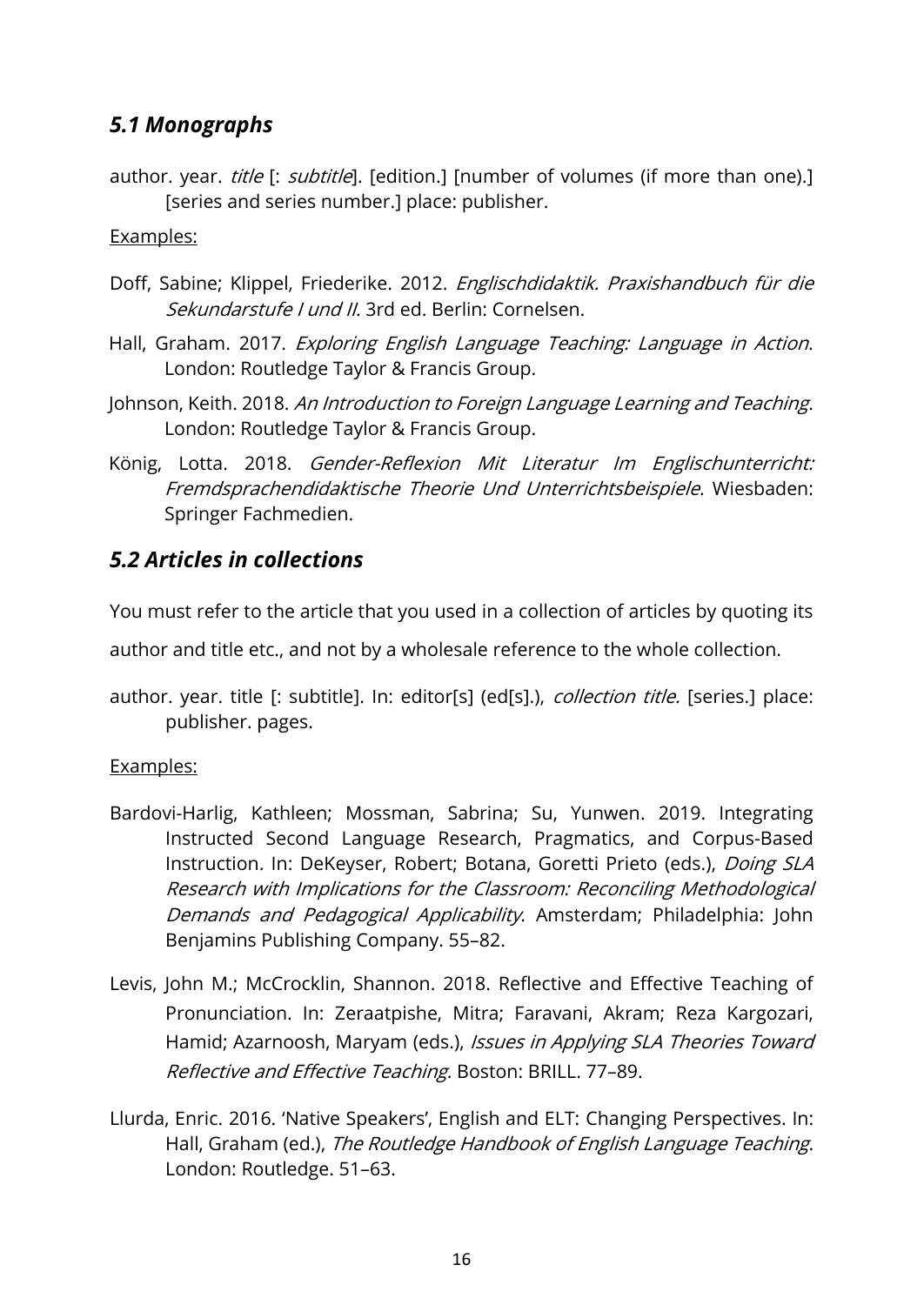## <span id="page-16-0"></span>*5.3 Articles in journals*

author. year. title[: subtitle]. *journal* volume (issue). pages.

#### Example:

Dörnyei, Zoltán. 1998. Motivation in Second and Foreign Language Learning. Language Teaching 31 (3). 117-135.

### <span id="page-16-1"></span>*5.4 Textbooks/coursebooks*

author. year. title. [ed.]. place: publisher.

Examples:

- Carleton-Gertsch, Louise et al. 2019. Green line 3, Klasse 7, Lehrerfassung. 1st ed. Stuttgart: Ernst Klett.
- Thaler, Engelbert; Rademacher, Jörg (eds.). 2021. Access Gymnasium Bayern / 9, Schülerbuch. Berlin: Cornelsen.

## <span id="page-16-2"></span>*5.5 Online sources and other 'odd' sources*

Whenever available, you should cite trustworthy and academic sources. The sources can be printed or electronic books, online journals, and official websites (e.g. by the United Nations, Council of Europe, Kultusministerium etc.). If you use online sources, make sure that the information presented there is reliable. Try to find the author, title and date of the source and make the entry in the list of references as precise and complete as possible. The last date given in the reference is the date on which you last accessed the site.

#### **Websites**:

Citing **individual articles from websites** (e.g., an online newspaper article) is very similar to monographs. Here, you do not insert links into your text – instead, you cite author and date as you would for a print publication. The link only appears in your references. In addition, indicate the date at which you have visited the website, and cite the website/online article as follows: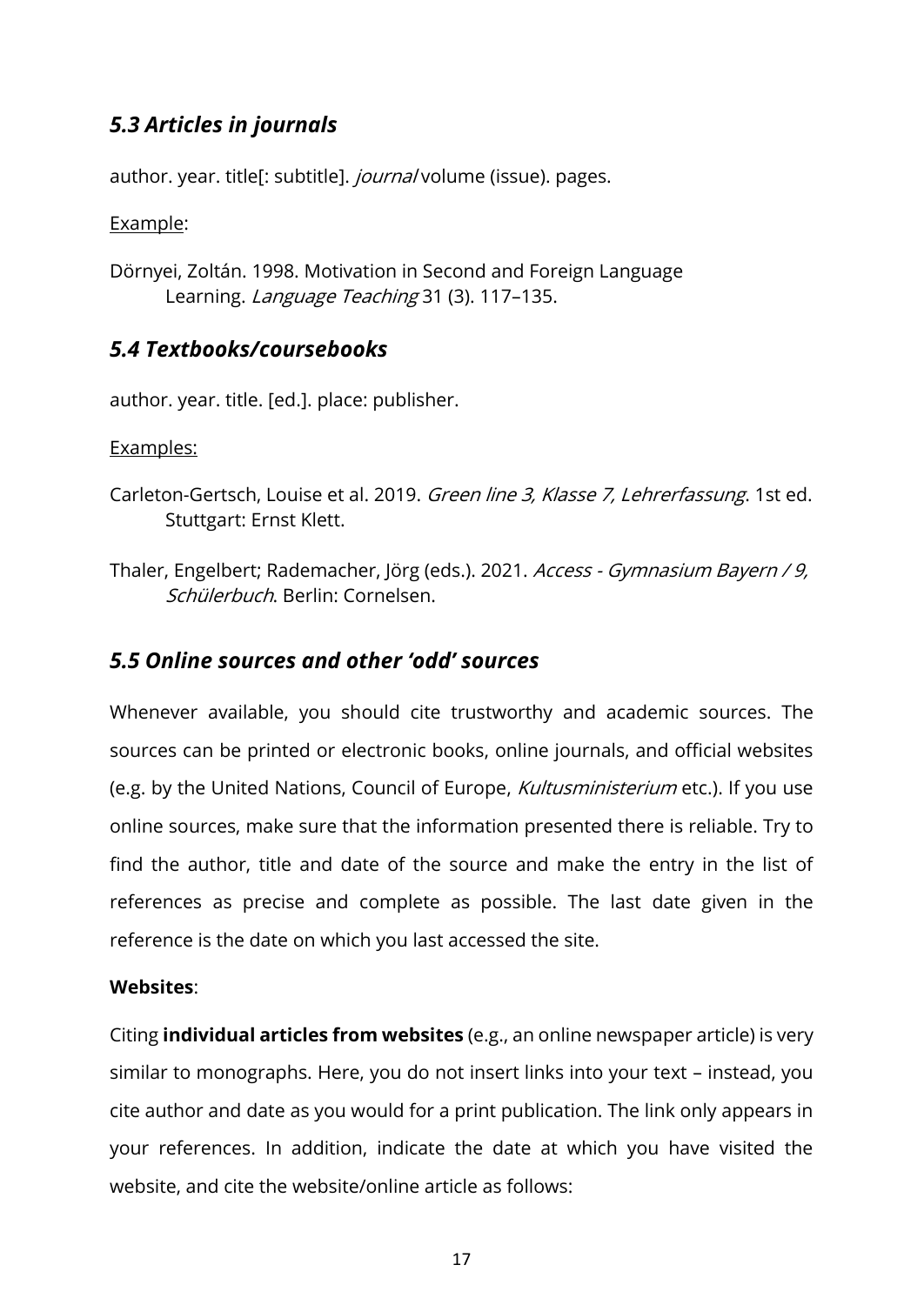Author. Year created or last updated. Page title/title of the article. Site name. Link (date of access).

#### Example:

Mahne, Sonja C. 2018. Differenzieren & Fördern, Inklusion: Fünf Methoden für einfaches und zeitsparendes Differenzieren. Cornelsen. https://www.cornelsen.de/magazin/beitraege/fuenf-methoden-fuereinfaches-und-zeitsparendes-differenzieren (04 January 2022).

The curriculum (Lehrplan) is cited in a similar way:

Staatsinstitut für Schulqualität und Bildungsforschung (ISB), München. LehrplanPLUS Grundschule. Fachlehrplan Englisch 3/4. www.lehrplanplus.bayern.de/fachlehrplan/grundschule/3/englisch (22 January 2022).

If you want to cite a **full website** in your text, it is sufficient to **insert the URL in** 

**brackets**, for example:

In order to collect ideas, the tool *Padlet* was used (www.padlet.com).

Please make sure that your **URL is not a hyperlink** (blue and underlined) as this will be visible when you print your paper! If the URL appears to be a hyperlink, remove the link function and make sure that the font and size of the URL matches your text.

#### **Songs**:

Recording artist. Year of release. Title of song [Song]. On *title of album* [Medium of recording]. Label.

Example:

Dacus, Lucy. 2018. Night Shift [Song]. On *Historian* [Album]. Matador Records.

#### **Films:**

Director (Director). Date of publication. Title of motion picture [Film]. Production company.

#### Example:

Tarantino, Quentin (Director). 1994. Pulp Fiction [Film]. Miramax.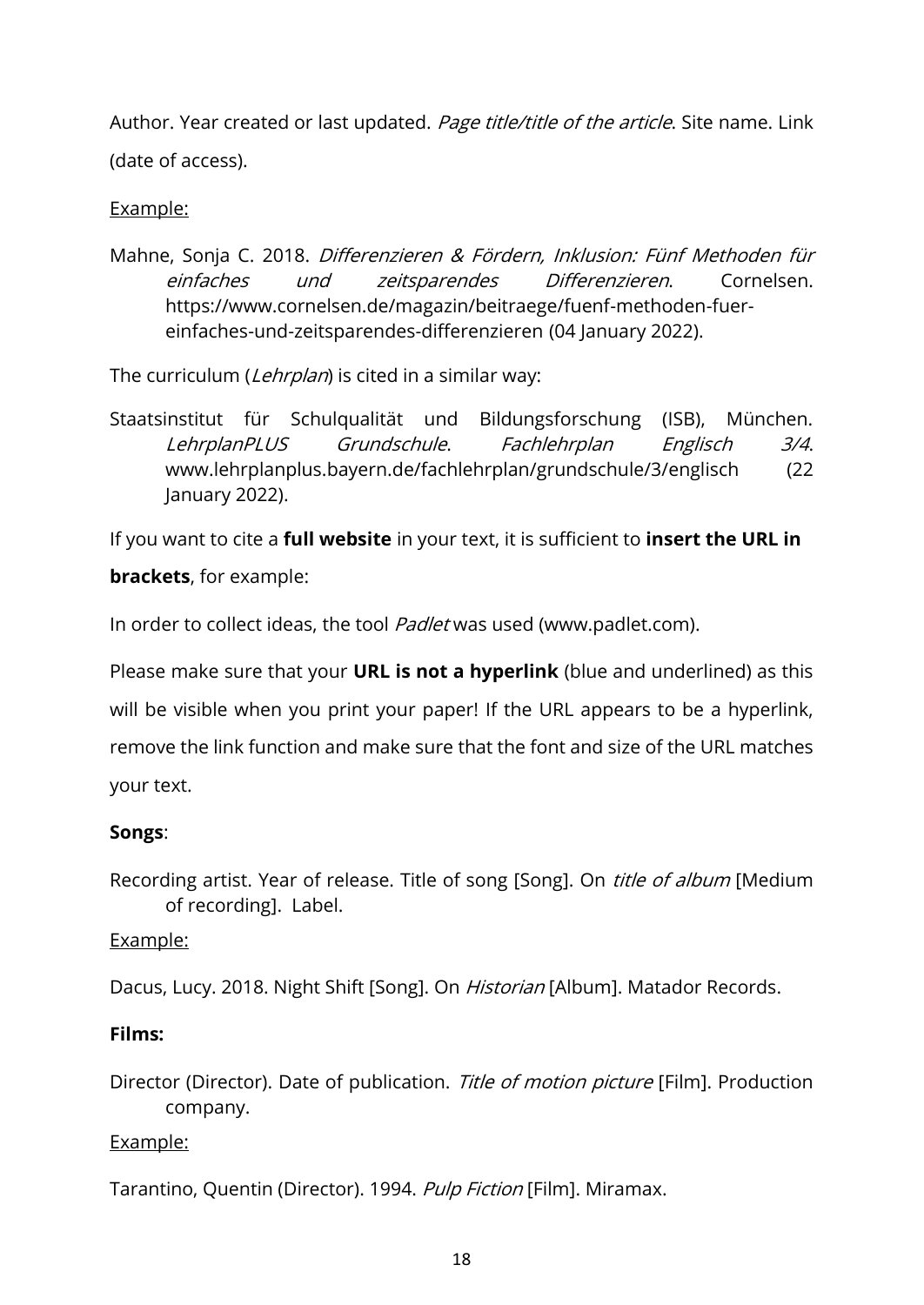#### **TV series:**

Writer (Writer) & Director (Director). Original air date. Title of episode (Season number, Episode number) [TV series episode]. In: Executive Producer (Executive Producer), Series title. Production company(s).

#### Example:

Korsh, Aaron (Writer & Director). 2019, September 25. One Last Con (Season 9, Episode 10) [TV series episode]. In: Liman, Doug; Bartis, David (Executive Producers), Suits. Untitled Korsh Company; Universal Content Productions; Open 4 Business Productions.

#### **Film from an online platform (e.g. YouTube):**

Person or group who uploaded video. Date of publication. Title of Video [Video]. Website host. http://xxxxx (access date).

#### Example:

Tasty. 2018, March 7. 7 Recipes You Can Make in 5 Minutes [Video]. YouTube. https://www.youtube.com/watch?v=9\_5wHw6l11o (08 January 2022).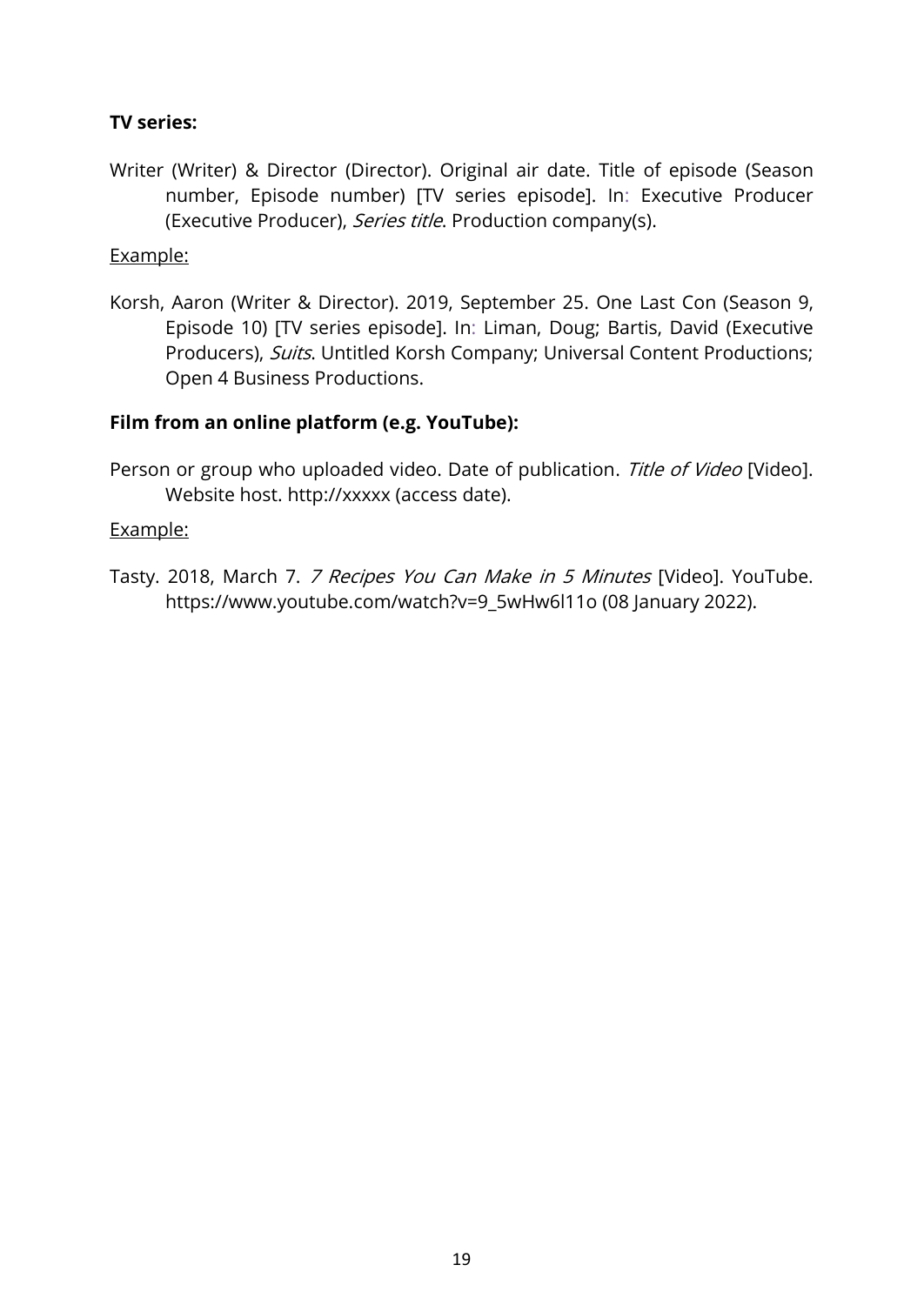## <span id="page-19-0"></span>*6. Declaration*

Attached to the paper, please submit the following declaration:

I hereby declare according to § 10 para. 4 APO that this term paper is the result of my own independent scholarly work and that in all cases material from the work of others is acknowledged. Quotations and paraphrases are clearly indicated and no material other than listed has been used. This written work has not been submitted at any university before. I hereby also declare to have e-mailed my lecturer an identical electronic version of my term paper. I am aware that this digital version can be subjected to a software-supported, anonymized check for plagiarism.

[Place, date] **[Contact Expression**] [Signature]

Please note: If you wrote the paper in pairs or groups, make sure every student signs the declaration individually.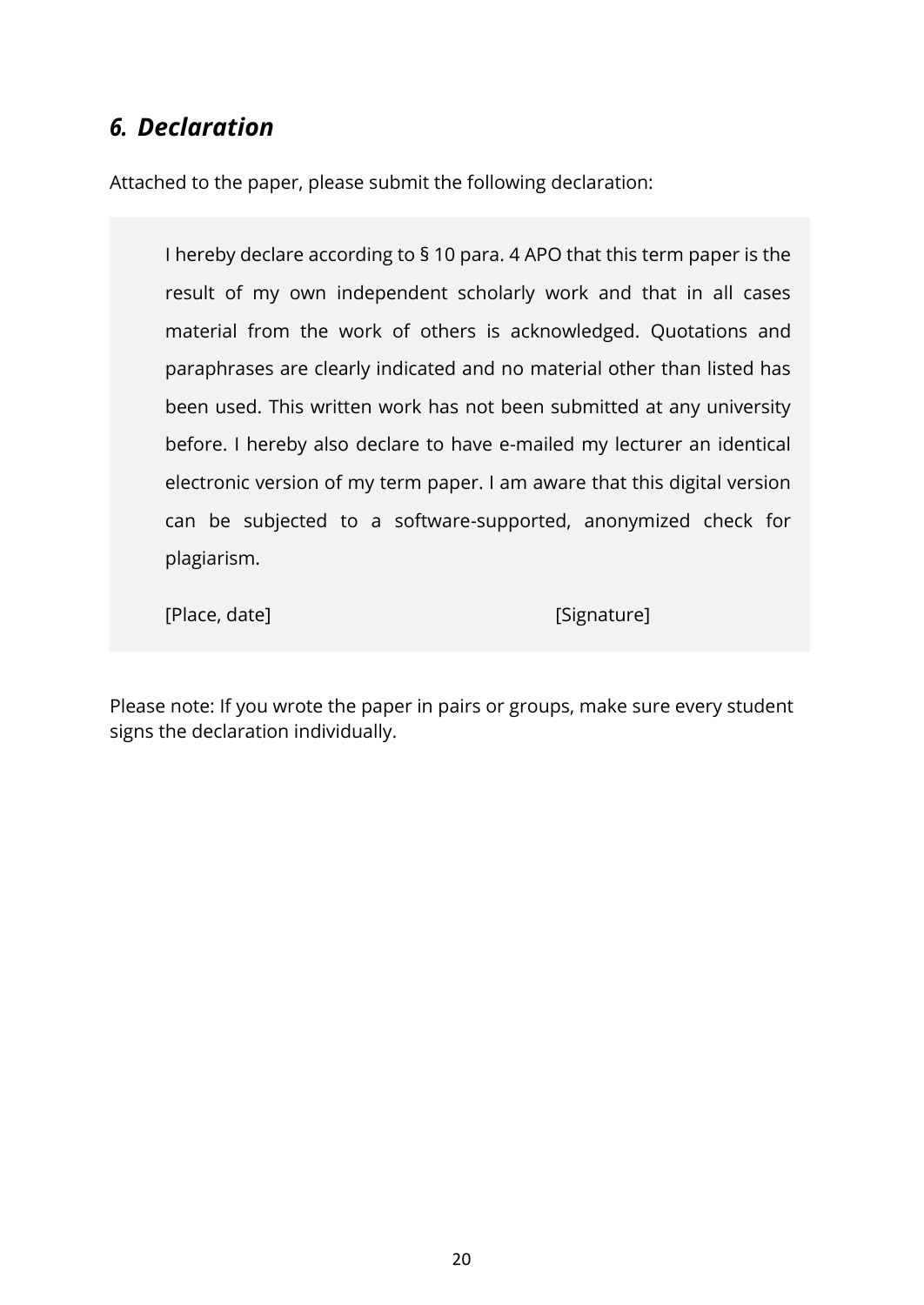If you are writing a paper/internship report (*Praktikumsbericht*) in German, use the following declaration:

Ich erkläre hiermit nach § 10 para. 4 APO, dass ich diese Arbeit selbständig angefertigt, keine anderen Hilfsmittel als die im Quellen- und Literaturverzeichnis genannten benutzt und alle aus den Quellen und der Literatur wörtlich oder sinngemäß übernommenen Stellen als solche gekennzeichnet habe. Diese Arbeit ist zuvor an keiner Universität eingereicht worden. Ich erkläre außerdem, dass ich eine identische, elektronische Version an meinen Dozenten geschickt habe. Mir ist bewusst, dass diese digitale Version einer softwaregestützten, anonymisierten Prüfung auf Plagiate unterzogen werden kann.

[Ort, Datum] [Unterschrift]

Please also change "ed(s)." and "cf." to their respective German equivalents – "Hrsg." instead of "ed(s)." (in the list of references) and " vgl." (for indirect quotations) – in your paper.